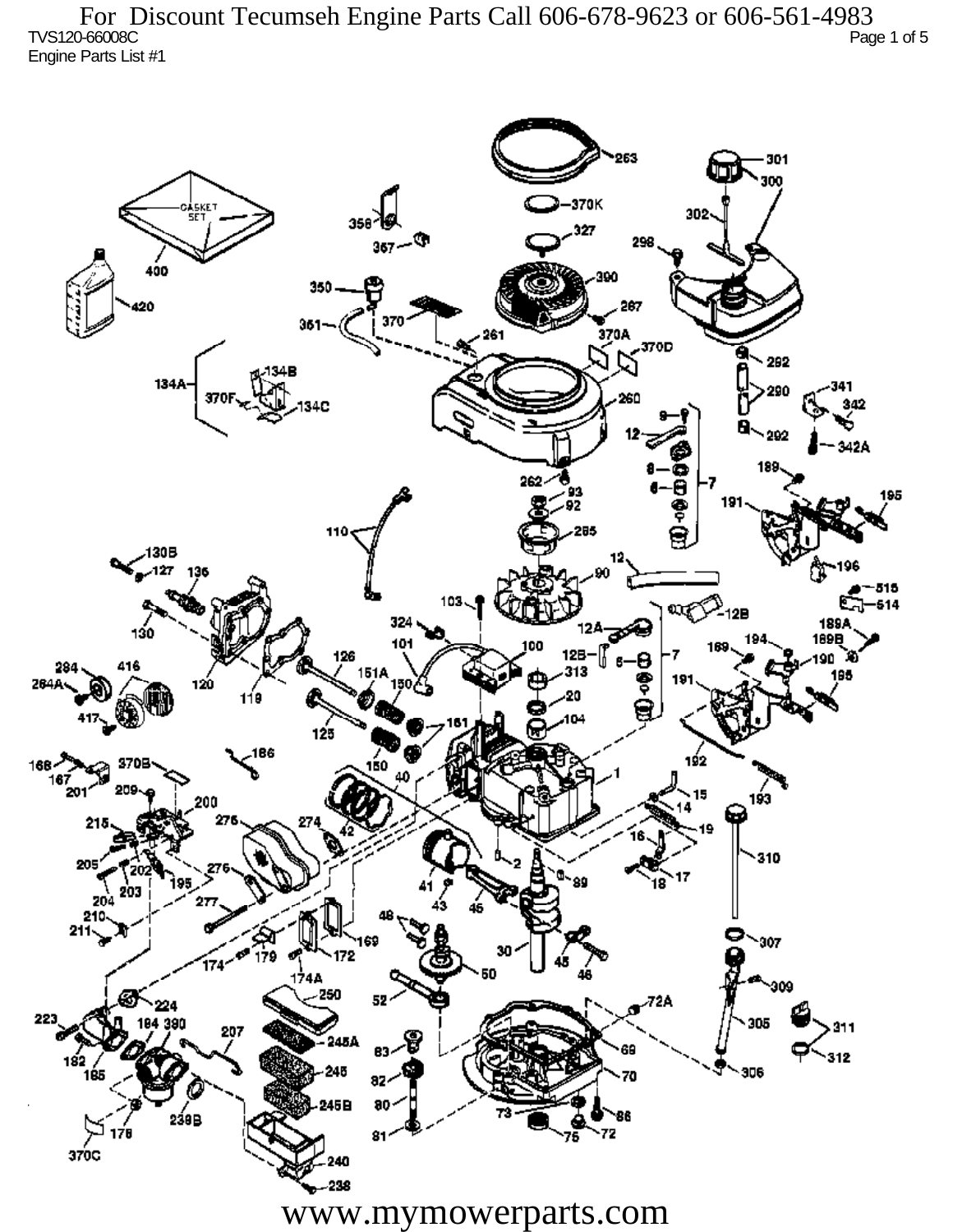| 1 Cylinder (Incl. 2,7,20 & 125)<br>36478A<br>1.<br>2 26727<br>2 Dowel Pin<br>6 33734<br>1.<br><b>Breather Element</b><br>7 36557<br>Breather Ass'y. (Incl. 6 & 12A)<br>1<br>12A 36558<br><b>Breather Cover &amp; Tube</b><br>1.<br>14 28277<br>1 Washer<br>15 30589<br>1 Governor Rod<br>16 34839A<br>1 Governor Lever<br>17 31335<br>1 Governor Lever Clamp<br>18 651018<br>1 Screw, Torx T-15, 8-32 x 19/64"<br>19 35998<br>1 Extension Spring<br>20 32600<br>1 Oil Seal<br>30 35801<br>1 Crankshaft<br>40 36073<br>1 Piston, Pin & Ring Set (Std.)<br>40 36074<br>1 Piston, Pin & Ring Set (.010" OS)<br>1 Piston, Pin & Ring Set (.020" OS)<br>40 36075<br>41 36070<br>1 Piston & Pin Ass'y. (Std.) (Incl. 43)<br>41 36071<br>1 Piston & Pin Ass'y. (.010" OS) (Incl. 43)<br>41 36072<br>Piston & Pin Ass'y. (.020" OS) (Incl. 43)<br>1<br>42 36076<br>Ring Set (Std.)<br>1<br>42 36077<br>Ring Set (.010" OS)<br>1<br>42 36078<br>Ring Set (.020" OS)<br>1<br>43 20381<br>2 Piston Pin Retaining Ring<br>45 32875A<br>1 Connecting Rod (Incl. 46)<br>46 32610A<br>2 Connecting Rod Bolt<br>48 27241<br>2 Valve Lifter<br>50 35992<br>1 Camshaft (MCR)<br>52 29914<br>1 Oil Pump Ass'y.<br>69 35261<br>1 * Mounting Flange Gasket<br>70 34311E<br>Mounting Flange (Incl. 72 thru 83,306)<br>1<br>72 30572<br>Oil Drain Plug (Incl. 73)<br>1.<br>73 28833<br><b>Drain Plug Gasket</b><br>1.<br>75 27897<br>1 Oil Seal<br>80 30574A<br><b>Governor Shaft</b><br>81 30590A<br>1 Washer<br>82 30591<br>1 Governor Gear Ass'y. (Incl. 81)<br>83 30588A<br>1 Governor Spool<br>86 650488<br>6 Screw, 1/4-20 x 1-1/4"<br>89 611004<br>1<br>Flywheel Key<br>90 611112<br>1 Flywheel<br>92 650815<br><b>Belleville Washer</b><br>1.<br>93 650816<br>1 Flywheel Nut<br>100 34443B<br>1 Solid State Ignition<br>101 610118<br>1 Spark Plug Cover<br>103 651007<br>2 Screw, Torx T-15, 10-24 x 15/16"<br>110 37047<br>1 Ground Wire<br>119 36477<br>* Cylinder Head Gasket<br>120 36476<br>1 Cylinder Head<br>125 36471<br>1 Exhaust Valve (Std.) (Incl. 151)<br>125 36472<br>1 Exhaust Valve (1/32" OS) (Incl. 151)<br>126 29314C<br>1 Intake Valve (Std.) (Incl. 151)<br>126 29315C<br>1<br>Intake Valve (1/32" OS) (Incl. 151)<br>127 650691<br>2 Washer<br>130B 650818<br>2 Screw, 5/16-18 x 1-1/2"<br>130 6021A<br>6 Screw, 5/16-18 x 1-1/2"<br>135 35395<br>Resistor Spark Plug (RJ19LM)<br>1<br>150 31672<br>2 Valve Spring |           | Ref # Part Number | Qty Description    |
|----------------------------------------------------------------------------------------------------------------------------------------------------------------------------------------------------------------------------------------------------------------------------------------------------------------------------------------------------------------------------------------------------------------------------------------------------------------------------------------------------------------------------------------------------------------------------------------------------------------------------------------------------------------------------------------------------------------------------------------------------------------------------------------------------------------------------------------------------------------------------------------------------------------------------------------------------------------------------------------------------------------------------------------------------------------------------------------------------------------------------------------------------------------------------------------------------------------------------------------------------------------------------------------------------------------------------------------------------------------------------------------------------------------------------------------------------------------------------------------------------------------------------------------------------------------------------------------------------------------------------------------------------------------------------------------------------------------------------------------------------------------------------------------------------------------------------------------------------------------------------------------------------------------------------------------------------------------------------------------------------------------------------------------------------------------------------------------------------------------------------------------------------------------------------------------------------------------------------------------------------------------------------------------------------------------------------------------------------------------------------------------------------------------------------|-----------|-------------------|--------------------|
|                                                                                                                                                                                                                                                                                                                                                                                                                                                                                                                                                                                                                                                                                                                                                                                                                                                                                                                                                                                                                                                                                                                                                                                                                                                                                                                                                                                                                                                                                                                                                                                                                                                                                                                                                                                                                                                                                                                                                                                                                                                                                                                                                                                                                                                                                                                                                                                                                            |           |                   |                    |
|                                                                                                                                                                                                                                                                                                                                                                                                                                                                                                                                                                                                                                                                                                                                                                                                                                                                                                                                                                                                                                                                                                                                                                                                                                                                                                                                                                                                                                                                                                                                                                                                                                                                                                                                                                                                                                                                                                                                                                                                                                                                                                                                                                                                                                                                                                                                                                                                                            |           |                   |                    |
|                                                                                                                                                                                                                                                                                                                                                                                                                                                                                                                                                                                                                                                                                                                                                                                                                                                                                                                                                                                                                                                                                                                                                                                                                                                                                                                                                                                                                                                                                                                                                                                                                                                                                                                                                                                                                                                                                                                                                                                                                                                                                                                                                                                                                                                                                                                                                                                                                            |           |                   |                    |
|                                                                                                                                                                                                                                                                                                                                                                                                                                                                                                                                                                                                                                                                                                                                                                                                                                                                                                                                                                                                                                                                                                                                                                                                                                                                                                                                                                                                                                                                                                                                                                                                                                                                                                                                                                                                                                                                                                                                                                                                                                                                                                                                                                                                                                                                                                                                                                                                                            |           |                   |                    |
|                                                                                                                                                                                                                                                                                                                                                                                                                                                                                                                                                                                                                                                                                                                                                                                                                                                                                                                                                                                                                                                                                                                                                                                                                                                                                                                                                                                                                                                                                                                                                                                                                                                                                                                                                                                                                                                                                                                                                                                                                                                                                                                                                                                                                                                                                                                                                                                                                            |           |                   |                    |
|                                                                                                                                                                                                                                                                                                                                                                                                                                                                                                                                                                                                                                                                                                                                                                                                                                                                                                                                                                                                                                                                                                                                                                                                                                                                                                                                                                                                                                                                                                                                                                                                                                                                                                                                                                                                                                                                                                                                                                                                                                                                                                                                                                                                                                                                                                                                                                                                                            |           |                   |                    |
|                                                                                                                                                                                                                                                                                                                                                                                                                                                                                                                                                                                                                                                                                                                                                                                                                                                                                                                                                                                                                                                                                                                                                                                                                                                                                                                                                                                                                                                                                                                                                                                                                                                                                                                                                                                                                                                                                                                                                                                                                                                                                                                                                                                                                                                                                                                                                                                                                            |           |                   |                    |
|                                                                                                                                                                                                                                                                                                                                                                                                                                                                                                                                                                                                                                                                                                                                                                                                                                                                                                                                                                                                                                                                                                                                                                                                                                                                                                                                                                                                                                                                                                                                                                                                                                                                                                                                                                                                                                                                                                                                                                                                                                                                                                                                                                                                                                                                                                                                                                                                                            |           |                   |                    |
|                                                                                                                                                                                                                                                                                                                                                                                                                                                                                                                                                                                                                                                                                                                                                                                                                                                                                                                                                                                                                                                                                                                                                                                                                                                                                                                                                                                                                                                                                                                                                                                                                                                                                                                                                                                                                                                                                                                                                                                                                                                                                                                                                                                                                                                                                                                                                                                                                            |           |                   |                    |
|                                                                                                                                                                                                                                                                                                                                                                                                                                                                                                                                                                                                                                                                                                                                                                                                                                                                                                                                                                                                                                                                                                                                                                                                                                                                                                                                                                                                                                                                                                                                                                                                                                                                                                                                                                                                                                                                                                                                                                                                                                                                                                                                                                                                                                                                                                                                                                                                                            |           |                   |                    |
|                                                                                                                                                                                                                                                                                                                                                                                                                                                                                                                                                                                                                                                                                                                                                                                                                                                                                                                                                                                                                                                                                                                                                                                                                                                                                                                                                                                                                                                                                                                                                                                                                                                                                                                                                                                                                                                                                                                                                                                                                                                                                                                                                                                                                                                                                                                                                                                                                            |           |                   |                    |
|                                                                                                                                                                                                                                                                                                                                                                                                                                                                                                                                                                                                                                                                                                                                                                                                                                                                                                                                                                                                                                                                                                                                                                                                                                                                                                                                                                                                                                                                                                                                                                                                                                                                                                                                                                                                                                                                                                                                                                                                                                                                                                                                                                                                                                                                                                                                                                                                                            |           |                   |                    |
|                                                                                                                                                                                                                                                                                                                                                                                                                                                                                                                                                                                                                                                                                                                                                                                                                                                                                                                                                                                                                                                                                                                                                                                                                                                                                                                                                                                                                                                                                                                                                                                                                                                                                                                                                                                                                                                                                                                                                                                                                                                                                                                                                                                                                                                                                                                                                                                                                            |           |                   |                    |
|                                                                                                                                                                                                                                                                                                                                                                                                                                                                                                                                                                                                                                                                                                                                                                                                                                                                                                                                                                                                                                                                                                                                                                                                                                                                                                                                                                                                                                                                                                                                                                                                                                                                                                                                                                                                                                                                                                                                                                                                                                                                                                                                                                                                                                                                                                                                                                                                                            |           |                   |                    |
|                                                                                                                                                                                                                                                                                                                                                                                                                                                                                                                                                                                                                                                                                                                                                                                                                                                                                                                                                                                                                                                                                                                                                                                                                                                                                                                                                                                                                                                                                                                                                                                                                                                                                                                                                                                                                                                                                                                                                                                                                                                                                                                                                                                                                                                                                                                                                                                                                            |           |                   |                    |
|                                                                                                                                                                                                                                                                                                                                                                                                                                                                                                                                                                                                                                                                                                                                                                                                                                                                                                                                                                                                                                                                                                                                                                                                                                                                                                                                                                                                                                                                                                                                                                                                                                                                                                                                                                                                                                                                                                                                                                                                                                                                                                                                                                                                                                                                                                                                                                                                                            |           |                   |                    |
|                                                                                                                                                                                                                                                                                                                                                                                                                                                                                                                                                                                                                                                                                                                                                                                                                                                                                                                                                                                                                                                                                                                                                                                                                                                                                                                                                                                                                                                                                                                                                                                                                                                                                                                                                                                                                                                                                                                                                                                                                                                                                                                                                                                                                                                                                                                                                                                                                            |           |                   |                    |
|                                                                                                                                                                                                                                                                                                                                                                                                                                                                                                                                                                                                                                                                                                                                                                                                                                                                                                                                                                                                                                                                                                                                                                                                                                                                                                                                                                                                                                                                                                                                                                                                                                                                                                                                                                                                                                                                                                                                                                                                                                                                                                                                                                                                                                                                                                                                                                                                                            |           |                   |                    |
|                                                                                                                                                                                                                                                                                                                                                                                                                                                                                                                                                                                                                                                                                                                                                                                                                                                                                                                                                                                                                                                                                                                                                                                                                                                                                                                                                                                                                                                                                                                                                                                                                                                                                                                                                                                                                                                                                                                                                                                                                                                                                                                                                                                                                                                                                                                                                                                                                            |           |                   |                    |
|                                                                                                                                                                                                                                                                                                                                                                                                                                                                                                                                                                                                                                                                                                                                                                                                                                                                                                                                                                                                                                                                                                                                                                                                                                                                                                                                                                                                                                                                                                                                                                                                                                                                                                                                                                                                                                                                                                                                                                                                                                                                                                                                                                                                                                                                                                                                                                                                                            |           |                   |                    |
|                                                                                                                                                                                                                                                                                                                                                                                                                                                                                                                                                                                                                                                                                                                                                                                                                                                                                                                                                                                                                                                                                                                                                                                                                                                                                                                                                                                                                                                                                                                                                                                                                                                                                                                                                                                                                                                                                                                                                                                                                                                                                                                                                                                                                                                                                                                                                                                                                            |           |                   |                    |
|                                                                                                                                                                                                                                                                                                                                                                                                                                                                                                                                                                                                                                                                                                                                                                                                                                                                                                                                                                                                                                                                                                                                                                                                                                                                                                                                                                                                                                                                                                                                                                                                                                                                                                                                                                                                                                                                                                                                                                                                                                                                                                                                                                                                                                                                                                                                                                                                                            |           |                   |                    |
|                                                                                                                                                                                                                                                                                                                                                                                                                                                                                                                                                                                                                                                                                                                                                                                                                                                                                                                                                                                                                                                                                                                                                                                                                                                                                                                                                                                                                                                                                                                                                                                                                                                                                                                                                                                                                                                                                                                                                                                                                                                                                                                                                                                                                                                                                                                                                                                                                            |           |                   |                    |
|                                                                                                                                                                                                                                                                                                                                                                                                                                                                                                                                                                                                                                                                                                                                                                                                                                                                                                                                                                                                                                                                                                                                                                                                                                                                                                                                                                                                                                                                                                                                                                                                                                                                                                                                                                                                                                                                                                                                                                                                                                                                                                                                                                                                                                                                                                                                                                                                                            |           |                   |                    |
|                                                                                                                                                                                                                                                                                                                                                                                                                                                                                                                                                                                                                                                                                                                                                                                                                                                                                                                                                                                                                                                                                                                                                                                                                                                                                                                                                                                                                                                                                                                                                                                                                                                                                                                                                                                                                                                                                                                                                                                                                                                                                                                                                                                                                                                                                                                                                                                                                            |           |                   |                    |
|                                                                                                                                                                                                                                                                                                                                                                                                                                                                                                                                                                                                                                                                                                                                                                                                                                                                                                                                                                                                                                                                                                                                                                                                                                                                                                                                                                                                                                                                                                                                                                                                                                                                                                                                                                                                                                                                                                                                                                                                                                                                                                                                                                                                                                                                                                                                                                                                                            |           |                   |                    |
|                                                                                                                                                                                                                                                                                                                                                                                                                                                                                                                                                                                                                                                                                                                                                                                                                                                                                                                                                                                                                                                                                                                                                                                                                                                                                                                                                                                                                                                                                                                                                                                                                                                                                                                                                                                                                                                                                                                                                                                                                                                                                                                                                                                                                                                                                                                                                                                                                            |           |                   |                    |
|                                                                                                                                                                                                                                                                                                                                                                                                                                                                                                                                                                                                                                                                                                                                                                                                                                                                                                                                                                                                                                                                                                                                                                                                                                                                                                                                                                                                                                                                                                                                                                                                                                                                                                                                                                                                                                                                                                                                                                                                                                                                                                                                                                                                                                                                                                                                                                                                                            |           |                   |                    |
|                                                                                                                                                                                                                                                                                                                                                                                                                                                                                                                                                                                                                                                                                                                                                                                                                                                                                                                                                                                                                                                                                                                                                                                                                                                                                                                                                                                                                                                                                                                                                                                                                                                                                                                                                                                                                                                                                                                                                                                                                                                                                                                                                                                                                                                                                                                                                                                                                            |           |                   |                    |
|                                                                                                                                                                                                                                                                                                                                                                                                                                                                                                                                                                                                                                                                                                                                                                                                                                                                                                                                                                                                                                                                                                                                                                                                                                                                                                                                                                                                                                                                                                                                                                                                                                                                                                                                                                                                                                                                                                                                                                                                                                                                                                                                                                                                                                                                                                                                                                                                                            |           |                   |                    |
|                                                                                                                                                                                                                                                                                                                                                                                                                                                                                                                                                                                                                                                                                                                                                                                                                                                                                                                                                                                                                                                                                                                                                                                                                                                                                                                                                                                                                                                                                                                                                                                                                                                                                                                                                                                                                                                                                                                                                                                                                                                                                                                                                                                                                                                                                                                                                                                                                            |           |                   |                    |
|                                                                                                                                                                                                                                                                                                                                                                                                                                                                                                                                                                                                                                                                                                                                                                                                                                                                                                                                                                                                                                                                                                                                                                                                                                                                                                                                                                                                                                                                                                                                                                                                                                                                                                                                                                                                                                                                                                                                                                                                                                                                                                                                                                                                                                                                                                                                                                                                                            |           |                   |                    |
|                                                                                                                                                                                                                                                                                                                                                                                                                                                                                                                                                                                                                                                                                                                                                                                                                                                                                                                                                                                                                                                                                                                                                                                                                                                                                                                                                                                                                                                                                                                                                                                                                                                                                                                                                                                                                                                                                                                                                                                                                                                                                                                                                                                                                                                                                                                                                                                                                            |           |                   |                    |
|                                                                                                                                                                                                                                                                                                                                                                                                                                                                                                                                                                                                                                                                                                                                                                                                                                                                                                                                                                                                                                                                                                                                                                                                                                                                                                                                                                                                                                                                                                                                                                                                                                                                                                                                                                                                                                                                                                                                                                                                                                                                                                                                                                                                                                                                                                                                                                                                                            |           |                   |                    |
|                                                                                                                                                                                                                                                                                                                                                                                                                                                                                                                                                                                                                                                                                                                                                                                                                                                                                                                                                                                                                                                                                                                                                                                                                                                                                                                                                                                                                                                                                                                                                                                                                                                                                                                                                                                                                                                                                                                                                                                                                                                                                                                                                                                                                                                                                                                                                                                                                            |           |                   |                    |
|                                                                                                                                                                                                                                                                                                                                                                                                                                                                                                                                                                                                                                                                                                                                                                                                                                                                                                                                                                                                                                                                                                                                                                                                                                                                                                                                                                                                                                                                                                                                                                                                                                                                                                                                                                                                                                                                                                                                                                                                                                                                                                                                                                                                                                                                                                                                                                                                                            |           |                   |                    |
|                                                                                                                                                                                                                                                                                                                                                                                                                                                                                                                                                                                                                                                                                                                                                                                                                                                                                                                                                                                                                                                                                                                                                                                                                                                                                                                                                                                                                                                                                                                                                                                                                                                                                                                                                                                                                                                                                                                                                                                                                                                                                                                                                                                                                                                                                                                                                                                                                            |           |                   |                    |
|                                                                                                                                                                                                                                                                                                                                                                                                                                                                                                                                                                                                                                                                                                                                                                                                                                                                                                                                                                                                                                                                                                                                                                                                                                                                                                                                                                                                                                                                                                                                                                                                                                                                                                                                                                                                                                                                                                                                                                                                                                                                                                                                                                                                                                                                                                                                                                                                                            |           |                   |                    |
|                                                                                                                                                                                                                                                                                                                                                                                                                                                                                                                                                                                                                                                                                                                                                                                                                                                                                                                                                                                                                                                                                                                                                                                                                                                                                                                                                                                                                                                                                                                                                                                                                                                                                                                                                                                                                                                                                                                                                                                                                                                                                                                                                                                                                                                                                                                                                                                                                            |           |                   |                    |
|                                                                                                                                                                                                                                                                                                                                                                                                                                                                                                                                                                                                                                                                                                                                                                                                                                                                                                                                                                                                                                                                                                                                                                                                                                                                                                                                                                                                                                                                                                                                                                                                                                                                                                                                                                                                                                                                                                                                                                                                                                                                                                                                                                                                                                                                                                                                                                                                                            |           |                   |                    |
|                                                                                                                                                                                                                                                                                                                                                                                                                                                                                                                                                                                                                                                                                                                                                                                                                                                                                                                                                                                                                                                                                                                                                                                                                                                                                                                                                                                                                                                                                                                                                                                                                                                                                                                                                                                                                                                                                                                                                                                                                                                                                                                                                                                                                                                                                                                                                                                                                            |           |                   |                    |
|                                                                                                                                                                                                                                                                                                                                                                                                                                                                                                                                                                                                                                                                                                                                                                                                                                                                                                                                                                                                                                                                                                                                                                                                                                                                                                                                                                                                                                                                                                                                                                                                                                                                                                                                                                                                                                                                                                                                                                                                                                                                                                                                                                                                                                                                                                                                                                                                                            |           |                   |                    |
|                                                                                                                                                                                                                                                                                                                                                                                                                                                                                                                                                                                                                                                                                                                                                                                                                                                                                                                                                                                                                                                                                                                                                                                                                                                                                                                                                                                                                                                                                                                                                                                                                                                                                                                                                                                                                                                                                                                                                                                                                                                                                                                                                                                                                                                                                                                                                                                                                            |           |                   |                    |
|                                                                                                                                                                                                                                                                                                                                                                                                                                                                                                                                                                                                                                                                                                                                                                                                                                                                                                                                                                                                                                                                                                                                                                                                                                                                                                                                                                                                                                                                                                                                                                                                                                                                                                                                                                                                                                                                                                                                                                                                                                                                                                                                                                                                                                                                                                                                                                                                                            |           |                   |                    |
|                                                                                                                                                                                                                                                                                                                                                                                                                                                                                                                                                                                                                                                                                                                                                                                                                                                                                                                                                                                                                                                                                                                                                                                                                                                                                                                                                                                                                                                                                                                                                                                                                                                                                                                                                                                                                                                                                                                                                                                                                                                                                                                                                                                                                                                                                                                                                                                                                            |           |                   |                    |
|                                                                                                                                                                                                                                                                                                                                                                                                                                                                                                                                                                                                                                                                                                                                                                                                                                                                                                                                                                                                                                                                                                                                                                                                                                                                                                                                                                                                                                                                                                                                                                                                                                                                                                                                                                                                                                                                                                                                                                                                                                                                                                                                                                                                                                                                                                                                                                                                                            |           |                   |                    |
|                                                                                                                                                                                                                                                                                                                                                                                                                                                                                                                                                                                                                                                                                                                                                                                                                                                                                                                                                                                                                                                                                                                                                                                                                                                                                                                                                                                                                                                                                                                                                                                                                                                                                                                                                                                                                                                                                                                                                                                                                                                                                                                                                                                                                                                                                                                                                                                                                            |           |                   |                    |
|                                                                                                                                                                                                                                                                                                                                                                                                                                                                                                                                                                                                                                                                                                                                                                                                                                                                                                                                                                                                                                                                                                                                                                                                                                                                                                                                                                                                                                                                                                                                                                                                                                                                                                                                                                                                                                                                                                                                                                                                                                                                                                                                                                                                                                                                                                                                                                                                                            |           |                   |                    |
|                                                                                                                                                                                                                                                                                                                                                                                                                                                                                                                                                                                                                                                                                                                                                                                                                                                                                                                                                                                                                                                                                                                                                                                                                                                                                                                                                                                                                                                                                                                                                                                                                                                                                                                                                                                                                                                                                                                                                                                                                                                                                                                                                                                                                                                                                                                                                                                                                            |           |                   |                    |
|                                                                                                                                                                                                                                                                                                                                                                                                                                                                                                                                                                                                                                                                                                                                                                                                                                                                                                                                                                                                                                                                                                                                                                                                                                                                                                                                                                                                                                                                                                                                                                                                                                                                                                                                                                                                                                                                                                                                                                                                                                                                                                                                                                                                                                                                                                                                                                                                                            |           |                   |                    |
|                                                                                                                                                                                                                                                                                                                                                                                                                                                                                                                                                                                                                                                                                                                                                                                                                                                                                                                                                                                                                                                                                                                                                                                                                                                                                                                                                                                                                                                                                                                                                                                                                                                                                                                                                                                                                                                                                                                                                                                                                                                                                                                                                                                                                                                                                                                                                                                                                            |           |                   |                    |
|                                                                                                                                                                                                                                                                                                                                                                                                                                                                                                                                                                                                                                                                                                                                                                                                                                                                                                                                                                                                                                                                                                                                                                                                                                                                                                                                                                                                                                                                                                                                                                                                                                                                                                                                                                                                                                                                                                                                                                                                                                                                                                                                                                                                                                                                                                                                                                                                                            |           |                   |                    |
|                                                                                                                                                                                                                                                                                                                                                                                                                                                                                                                                                                                                                                                                                                                                                                                                                                                                                                                                                                                                                                                                                                                                                                                                                                                                                                                                                                                                                                                                                                                                                                                                                                                                                                                                                                                                                                                                                                                                                                                                                                                                                                                                                                                                                                                                                                                                                                                                                            |           |                   |                    |
|                                                                                                                                                                                                                                                                                                                                                                                                                                                                                                                                                                                                                                                                                                                                                                                                                                                                                                                                                                                                                                                                                                                                                                                                                                                                                                                                                                                                                                                                                                                                                                                                                                                                                                                                                                                                                                                                                                                                                                                                                                                                                                                                                                                                                                                                                                                                                                                                                            |           |                   |                    |
|                                                                                                                                                                                                                                                                                                                                                                                                                                                                                                                                                                                                                                                                                                                                                                                                                                                                                                                                                                                                                                                                                                                                                                                                                                                                                                                                                                                                                                                                                                                                                                                                                                                                                                                                                                                                                                                                                                                                                                                                                                                                                                                                                                                                                                                                                                                                                                                                                            | 151 31673 |                   | 2 Valve Spring Cap |

www.mymowerparts.com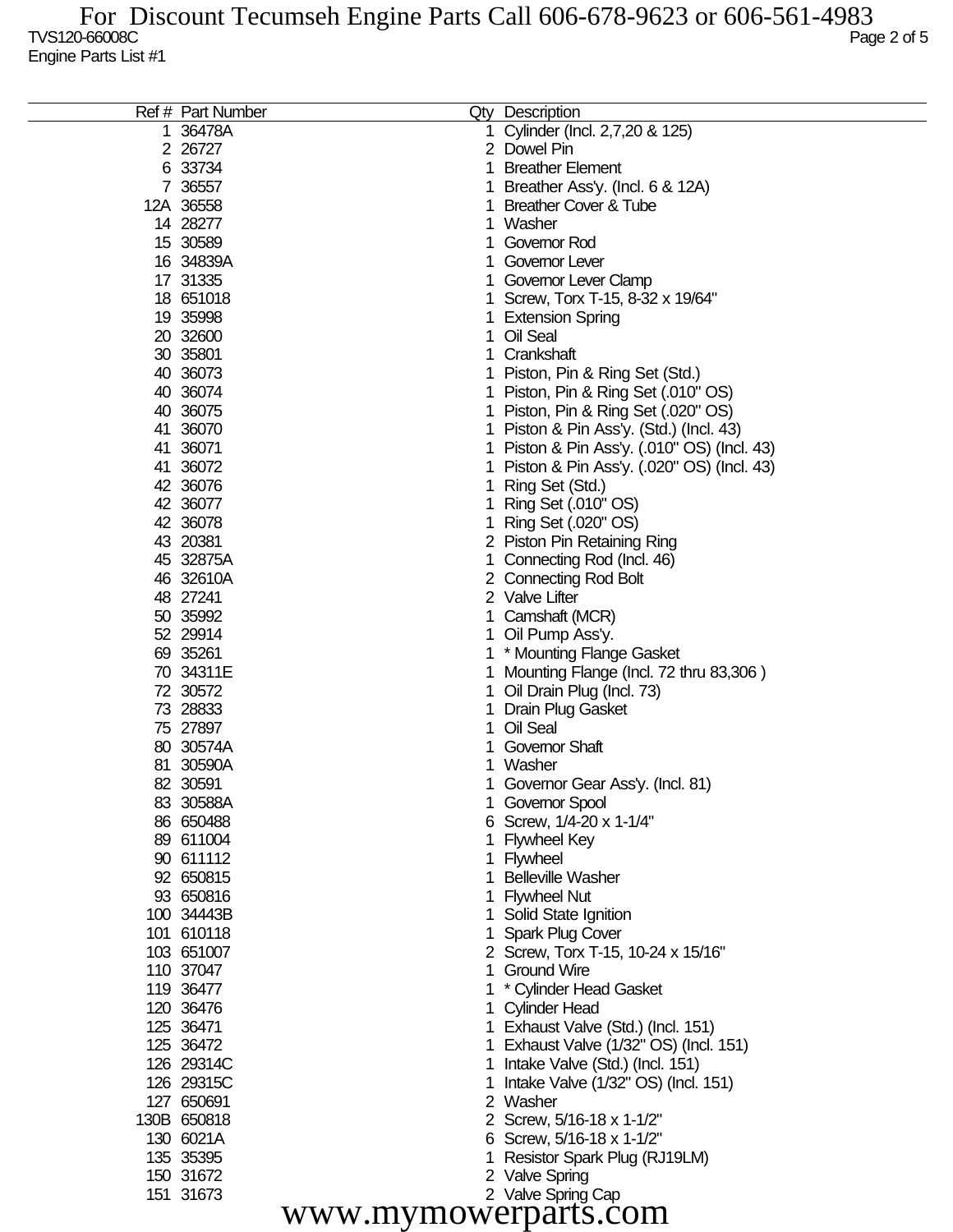|             | Ref # Part Number |   | Qty Description                                                                                                              |
|-------------|-------------------|---|------------------------------------------------------------------------------------------------------------------------------|
|             | 169 27234A        |   | * Valve Cover Gasket                                                                                                         |
| 172 32755   |                   | 1 | <b>Valve Cover</b>                                                                                                           |
| 174 30200   |                   |   | Screw, 10-24 x 9/16"                                                                                                         |
| 174A 651024 |                   |   | Stud                                                                                                                         |
| 178 29752   |                   |   | Nut & Lock Washer, 1/4-28                                                                                                    |
| 182 6201    |                   |   | 2 Screw, 1/4-28 x 7/8"                                                                                                       |
| 184 26756   |                   |   | * Carburetor To Intake Pipe Gasket                                                                                           |
| 185 36544   |                   |   | Intake Pipe                                                                                                                  |
| 186 36255   |                   |   | Governor Link                                                                                                                |
| 189 650839  |                   |   | 2 Screw, 1/4-20 x 3/8"                                                                                                       |
| 189A 650765 |                   |   | Screw, 10-32 x 1/2"                                                                                                          |
| 191 36559A  |                   |   | S.E. Brake Bracket (Incl. 195)                                                                                               |
| 195 610973  |                   |   | Terminal                                                                                                                     |
| 200 37134   |                   |   | <b>Control Bracket</b>                                                                                                       |
| 207 36200   |                   |   | <b>Throttle Link</b>                                                                                                         |
| 209 30200   |                   |   | 2 Screw, 10-24 x 9/16"                                                                                                       |
| 223 650451  |                   |   | 2 Screw, 1/4-20 x 1"                                                                                                         |
|             |                   |   |                                                                                                                              |
| 224 34690A  |                   |   | * Intake Pipe Gasket                                                                                                         |
| 238 650806  |                   |   | 2 Screw, 10-32 x 5/8"                                                                                                        |
| 240 36743   |                   |   | Air Cleaner Body                                                                                                             |
| 250 36744   |                   |   | Air Cleaner Cover                                                                                                            |
| 260 36756   |                   |   | <b>Blower Housing</b>                                                                                                        |
| 261 30200   |                   |   | 2 Screw, 10-24 x 9/16"                                                                                                       |
| 262 650831  |                   |   | 2 Screw, 1/4-20 x 1/2"                                                                                                       |
| 275 36473   |                   |   | Muffler (Incl. 277)                                                                                                          |
| 277 650988  |                   |   | 2 Screw, 1/4-20 x 2-5/16"                                                                                                    |
| 279A 30200  |                   |   | Screw, 10-24 x 9/16"                                                                                                         |
| 280 37010   |                   |   | <b>Heat Shield</b>                                                                                                           |
| 285 35000A  |                   |   | <b>Starter Cup</b>                                                                                                           |
| 287 650926  |                   |   | 2 Screw, 8-32 x 21/64"                                                                                                       |
| 290 34357   |                   |   | <b>Fuel Line</b>                                                                                                             |
| 292 26460   |                   |   | 2 Fuel Line Clamp                                                                                                            |
| 298 28763   |                   |   | 3 Screw, 10-32 x 35/64"                                                                                                      |
| 300 36757   |                   |   | Fuel Tank (Incl. 292 & 301)                                                                                                  |
| 301         | 36246             |   | <b>Fuel Cap</b>                                                                                                              |
| 305 35577   |                   |   | Oil Fill Tube                                                                                                                |
| 306 36996   |                   |   | * "O"-Ring                                                                                                                   |
| 307 35499   |                   |   | "O"-Ring                                                                                                                     |
| 309 650562  |                   |   | 1 Screw, 10-32 x 1/2"                                                                                                        |
| 310 35578   |                   |   | <b>Dipstick</b>                                                                                                              |
| 313 34080   |                   |   | Spacer                                                                                                                       |
| 370K 36695  |                   |   | 1 Starter Decal                                                                                                              |
| 370D 35977  |                   |   | <b>Caution Decal</b>                                                                                                         |
| 370C 37199  |                   |   | 1 Primer Decal                                                                                                               |
| 370A 36261  |                   |   | <b>Lubrication Decal</b>                                                                                                     |
| 380 632742  |                   |   | 1 Carburetor (Incl. 184)                                                                                                     |
| 390 590737  |                   |   | 1 Rewind Starter (NOTE: This engine could hav e been built                                                                   |
|             |                   |   | with 590694 starter).                                                                                                        |
|             |                   |   |                                                                                                                              |
| 400 36481B  |                   |   | 1 * Gasket Set (Incl. items marked PK i n notes) Incl. part #'s:<br>26756 (1), 27234A (1), 33735 (1), 34338 (1), 34690A (1), |
|             |                   |   | 36477 (1), 36832 (1), 36996 (1), 37130 (1)                                                                                   |
| 416 36085   |                   |   | 1 Spark Arrestor Kit (Incl. 417) (Option al)                                                                                 |
| 417 650821  |                   |   | 1 Screw, 10-32 x 1/2" (Optional)                                                                                             |
| 420 730225  |                   |   | 1 SAE 30 4-Cycle Engine Oil (Quart)                                                                                          |
|             |                   |   |                                                                                                                              |

## www.mymowerparts.com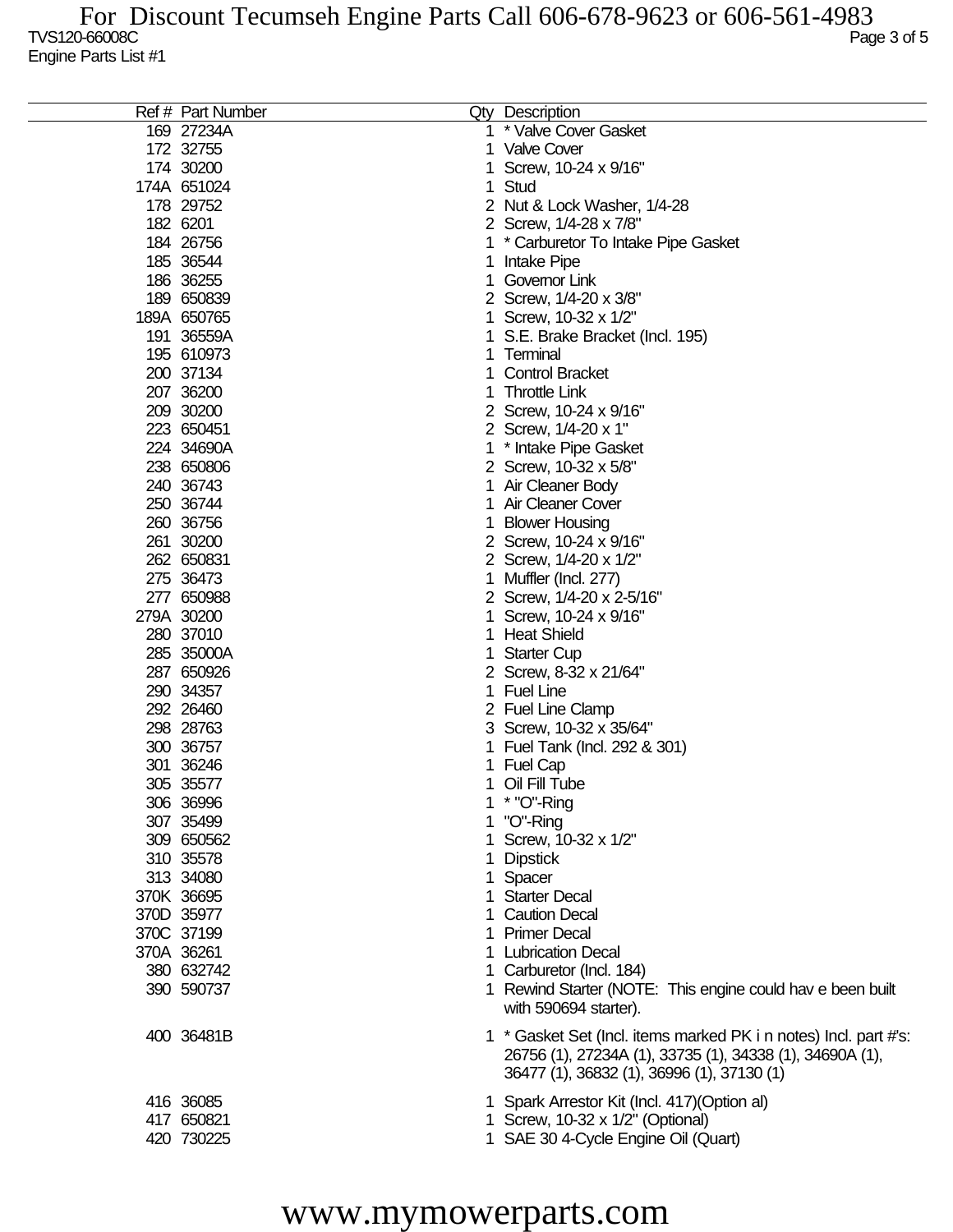TVS120-66008C Page 4 of 5 Engine Parts List #2 For Discount Tecumseh Engine Parts Call 606-678-9623 or 606-561-4983



www.mymowerparts.com